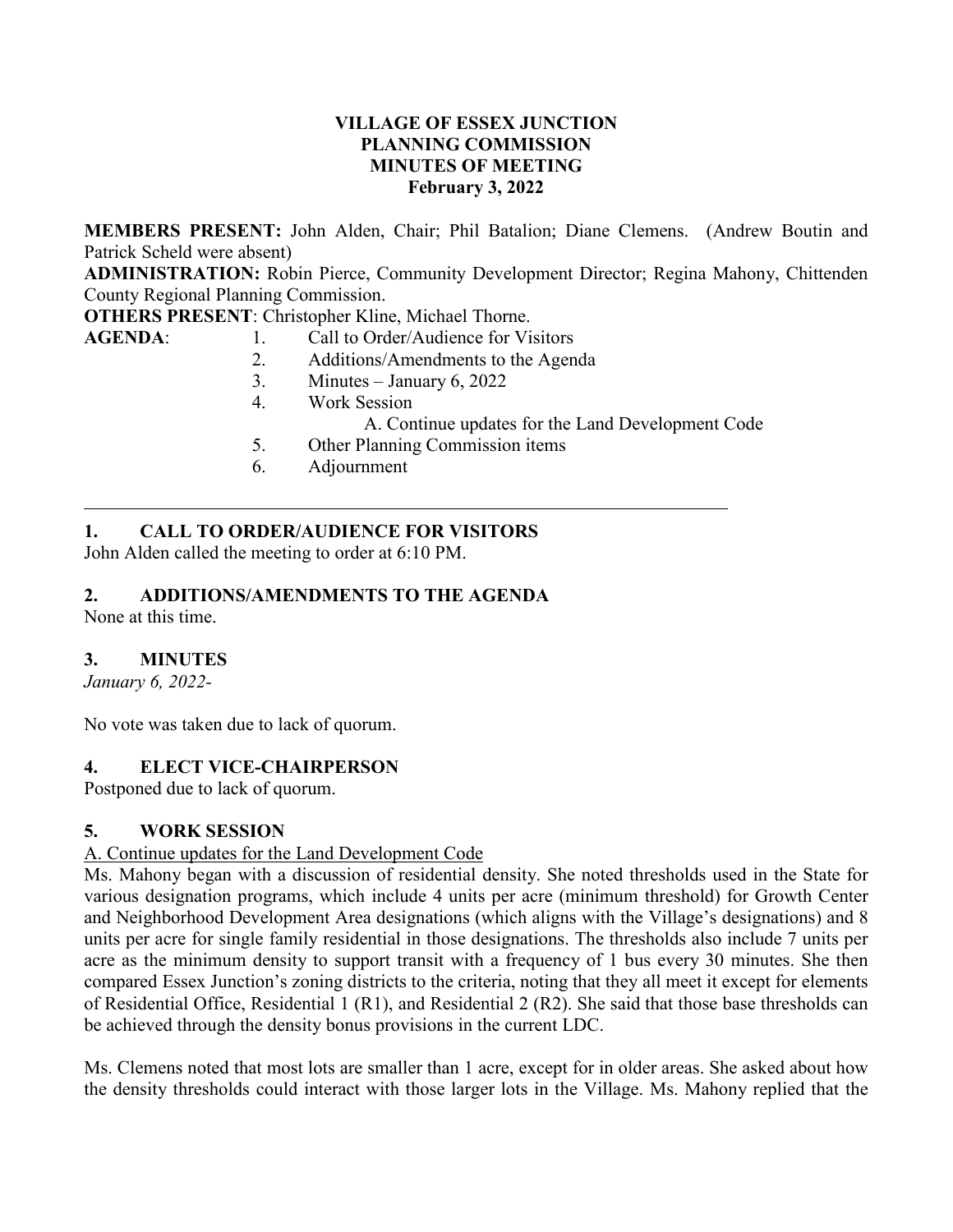lots can be subdivided, and new development would likely seek the Planned Unit Development (PUD) route for approval to achieve more density.

Mr. Batalion asked if multi-family lots are allowed in R1 and R2. Mr. Mahony replied yes, but only through the PUD process. Mr. Batalion noted that single-family zoning has greatly exacerbated the housing crisis, and he would like to look at how to create in-fill or allow more density.

Ms. Clemens asked if regulations could be modified to allow for two Accessory Dwelling Units (ADUs) per lot instead of one. She said that that could be one way to encourage density while ensuring that neighborhoods continue to look residential. Ms. Mahony replied that that municipalities can be more permissive than the current ADU regulation.

Mr. Alden spoke about infill as a tool to increase density, noting that Essex Junction had had more infill about ten years prior and that it had a large impact on the neighborhoods. He said that infill is difficult for the Planning Commission to regulate and maintain the character of a neighborhood.

Mr. Pierce said maybe the Planning Commission should recommend allowing additional stories on buildings, which would allow for greater density. Ms. Clemens suggested gradually phasing some of this in. Mr. Pierce pointed out that enabling more units would allow people to put them in, but wouldn't necessarily mean that everyone would do it. He said that additional units in an apartment building would guarantee increased density.

Mr. Batalion suggested allowing duplexes further out from the Village Center, such as in the R2 district. Ms. Clemens said it would be good to encourage more ADUs in the R1 district, as well.

Mr. Alden summarized the discussion, noting general support from the Planning Commission for duplexes in the R1 and R2 districts, as well as interest in exploring the possibility of allowing additional ADUs in more detail. He said that the Planning Commission in general is in favor of being more permissive in terms of density and is not interested in changing minimum lot sizes.

Ms. Mahony then went on to discuss bicycle parking. She summarized the LDC requirements, which pertain to properties with more than 15 parking spaces. She said that the Planning Commission could consider more multimodal improvements. She pointed out that Essex Junction has a good bike path in the Town Plan, and could add strengthening language to support it. She suggested considering adding long-term bicycle parking for residents of multi-family buildings, considering adjustments to commercial visitor bicycle parking requirements, and considering standards beyond the number of bike parking spaces that are required. Mr. Batalion asked how bicycle parking is defined. Ms. Mahony replied that generally it's defined as a rack with two points of locking for bicycles. Ms. Clemens suggested looking at South Burlington's regulations as a reference point.

Ms. Mahony then briefly spoke about Planned Unit Development (PUD) regulations. She provided suggestions for improvements to the language, such as clarifying the purpose and objective statements to more clearly state that good design will lead to waivers (not the other way around), possibly requiring a preliminary review after the conceptual/sketch plan stage (at the Planning Commission's discretion), and tightening up landscaping language to require a plan developed by a Vermont-licensed landscape